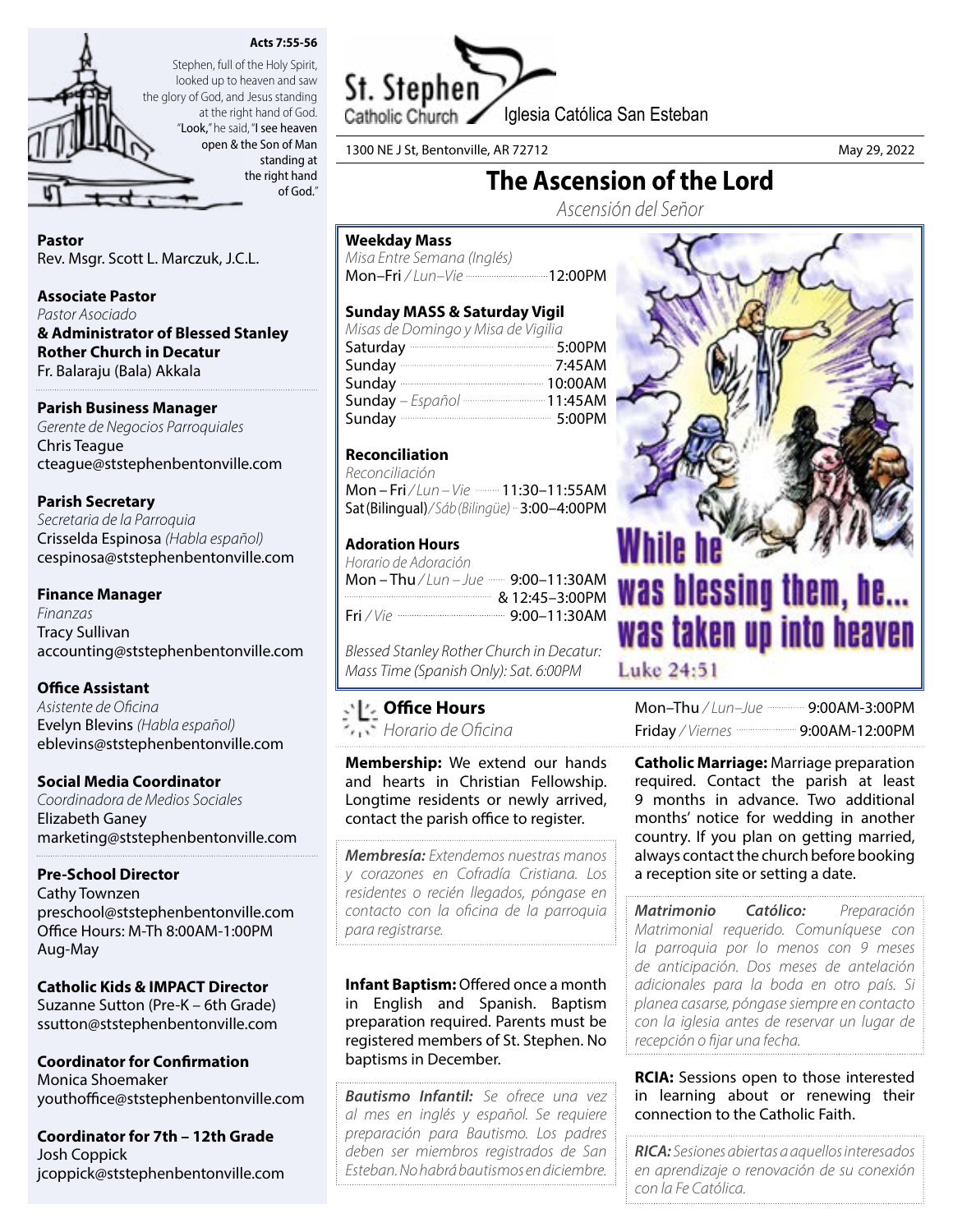

Memorial Day: A time to honor, reflect and remember with gratitude those who have made the ultimate sacrifice for our country. They are the reason that we are free. God bless America!

Vacation Bible Camp: Last day to register: Tuesday, May 31st. Look for the sign up table in the Narthex. VBC will be June 15-17 from 6:00pm-8:30pm. Our theme this year is Totally Catholic *Monumental-Celebrating God's Greatness!* Grandparents, please consider volunteering or even just attending with your grandchildren. What a great way to pass on your faith!! Adults, Parents, teens needing service hours and all other kids who have completed the 5th grade—we need you!!! Please volunteer to make this our best VBC yet!!

**Ministry Schedule:** Work will be starting soon on the ministry schedule for the months of July, August and September. Please let us know of any conflicts you might have for the next quarter before Wednesday, June 15th by emailing us at ststephen@ststephenbentonville.com or calling the church office. No response indicates that you do not have any conflicts for your preferred Mass time. A friendly reminder that the parish office does not find subs.

#### Society of St. Vincent de Paul (SSBC):

When we give to the poor, God indeed pours his love, peace and joy into our hearts, into our lives and into the hearts of those who are poor. Pantry needs: paper towels, canned fruit, cake mix and frosting.

*Sociedad de San Vicente de Paúl (SSBC): Cuando damos a los pobres, Dios ciertamente derrama su amor, paz y alegría en nuestros corazones, en nuestras vidas y en los corazones de los pobres. Necesidades de la despensa: toallas de papel, fruta enlatada, mezcla para pastel y glaseado.*

Registration for Fall Classes: Classes for Religious Education for kids/youth 4yrs through the 12th grade will start in July for the 2022-23 year. We will be

introducing a new online platform so stay tuned for more information. Please also consider volunteering as a co-teacher or small group leader and religious fees will be waived.

*Inscripción para clases de Educación Religiosa: Las clases de educación religiosa para niños/jóvenes de 4 años hasta el grado 12 comenzarán en julio para el año 2022-23. Estaremos presentando una nueva plataforma en línea, así que permanezca atento para obtener más información. Considere también ser voluntario como co-maestro o líder de un grupo pequeño y no se aplicarán las tarifas religiosas.*

Join us for Summer Outdoor Movie Nights: Friday, June 10th: Veggie Tales: The Pirates Who Don't Do Anything. Friday, July 22nd: Narnia: The Lion, Witch and Wardrobe.

Time: At dusk at the main entrance of the church. Bring a blanket or chair to sit on! If it rains, we will move the movie to the Parish Live Center.



Sunday, June 12th after the 10am Mass, join us for a light reception to wish Fr. Bala all the best on his next journey.

Sunday, June 25th after the 10am Mass, join us for a reception celebrating Ken Hunter's Deacon ordination.

Corpus Christi Festival: This year's festival is canceled. Thank you to all our willing volunteers and participants. Stay tuned for next year's plans!

Summer Camp at Subiaco Abbey: Camp Subiaco, for boys ages 9-13 inclusive, is an active all boys camp with fishing, archery, riflery, go-karts, boating & tubing, climbing wall and much more. Camp Subiaco is operated by the Subiaco Alumni Association and the Benedictine Monks of Subiaco Abbey. Camp is June 19-25 or June 26July 2, 2022. Check us out on YouTube! Call (479) 934-1001 for more information. Come join us, it's a blast !! Camp will fill fast. Sign up:: www.CampSubiaco.org

Search #150 Retreat: Registrations are now being accepted for Search #150, a retreat to help juniors and seniors in high school get to know themselves better, deepen their friendship with Christ, and find support in living out their faith. The summer Search is open to in-coming juniors, seniors, and recently graduated seniors. Search #150 will be held at St. John Center, Little Rock, over the dates of June 24-26, 2022. The fee is \$135.00. For more information and registration forms visit our website at: https://www. dolr.org/sites/default/files/documents/ search-150.pdf If you have questions, you may contact Trish Gentry tgentry@dolr. org at the Diocese of Little Rock Youth Ministry office: 501-664-0340, ext 418.

**Respect Life:** Did you know that here are currently nine (9) Safe Haven Boxes in fire stations throught Arkansas?

> Benton Fire Station #3 Conway Fire Station #1 El Dorado Fire Station #2 Fort Smith Fire Station #11 Jonesboro Fire Station #3 Maumelle Fire Station #1 Rogers Fire Station #5 Rogers Fire Station #7 Springdale Fire Station #6

To date, three babies have been spared abandonment; Benton (5/20), Maumelle (11/21) Conway (2/22).

He Ascended into Heaven: It is said that by His death and Resurrection, Jesus opened the gates of heaven for all humanity. This is true, and His Ascension demonstrates this to us. It is His proof that those of us who believe in Him in faith and follow Him will also be raised on the last day, and enter into heaven.

From heaven, Jesus hears our prayers and intercedes for us with His Father.

We celebrate this on Ascension Sunday, which is celebrated forty days after Easter. Traditionally it is celebrated on a Thursday as a Holy Day of Obligation. The Church presently observes it on a Sunday to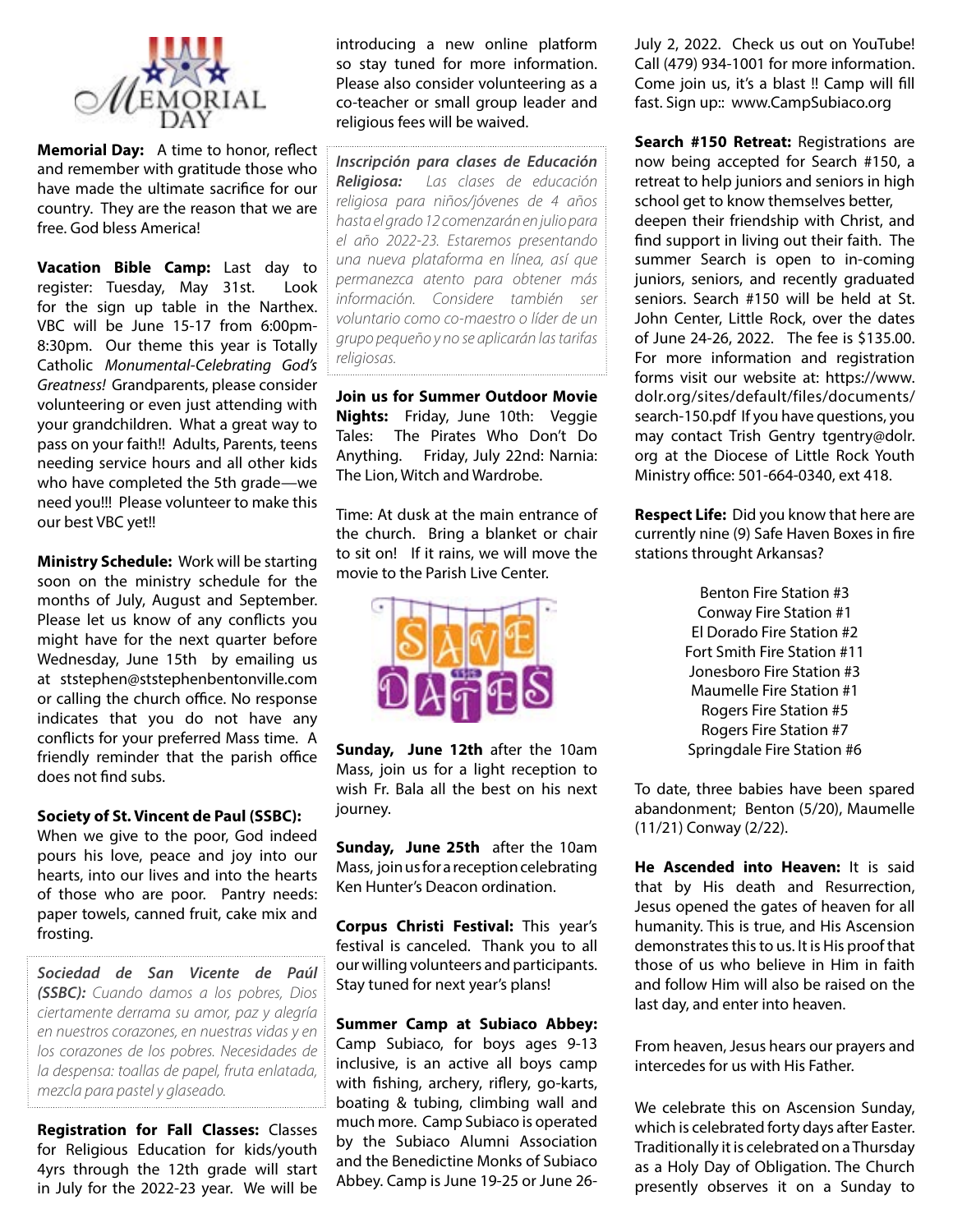allow more of the faithful to attend Mass. It remains a Holy Day of Obligation, and the faithful are reminded that all Sundays are obligatory by default.

The Ascension should not be confused with Pentecost, which is celebrated 50 days after Easter. Pentecost commemorates the descent of the Holy Spirit on the disciples of Christ, after His Ascension.

All of the gospels tell of the ascension of our Lord. Luke gives the most detailed account. It is similar to the ascension of Elijah. Jewish tradition also points to the ascension of Abraham, Moses, and Isaiah. In these cases, these holy men are summoned to the throne of God through the power of God.

As the visions during the night continued, I saw coming with the clouds of heaven. One like a son of man. When he reached the Ancient of Days and was presented before him, he received dominion, splendor, and kingship; all nations, peoples and tongues will serve him. His dominion is an everlasting dominion that shall not pass away, his kingship, one that shall not be destroyed. Daniel 7:13-14

The Ascension of Jesus fulfills this prophecy. It is echoed in the words of St. Stephen, the first martyr: He said, "Behold, I see the heavens opened and the Son of Man standing at the right hand of God." Acts of the Apostles 7:56

You will receive power when the holy Spirit comes upon you. Acts 1:8 (The Ascension)

The Visitation of the blessed Virgin Mary: Celebrated on May 31, the Feast of the Visitation of the Blessed Virgin Mary commemorates the Virgin Mary's visit to her cousin, Elizabeth. The meeting of these two women was a joyful and unique event. Both found themselves pregnant in unusual circumstances – Elizabeth in her old age after suffering from infertility, and Mary by the Holy Spirit. At their meeting, John the Baptist leaped in the womb of Elizabeth, and she blessed Mary and the Christ Child. Mary, in turn, responds with the famous Magnificat praising the Lord.

During those days Mary set out and traveled to the hill country in haste to a town of Judah, where she entered the house of Zechariah and greeted Elizabeth. When Elizabeth heard Mary's greeting, the infant leaped in her womb, and Elizabeth, filled with the holy Spirit, cried out in a loud voice and said, "Most blessed are you among women, and blessed is the fruit of your womb. And how does this happen to me, that the mother of my Lord should come to me? For at the moment the sound of your greeting reached my ears, the infant in my womb leaped for joy. Blessed are you who believed that what was spoken to you by the Lord would be fulfilled." And Mary said:

*"My soul proclaims the greatness of the Lord; my spirit rejoices in God my savior. For he has looked upon his handmaid's lowliness; behold, from now on will all ages call me blessed.*

*The Mighty One has done great things for me, and holy is his name. His mercy is from age to age to those who fear him. He has shown might with his arm, dispersed the arrogant of mind and heart. He has thrown down the rulers from their thrones but lifted up the lowly. The hungry he has filled with good things; the rich he has sent away empty. He has helped Israel his servant, remembering his mercy, according to his promise to our fathers, to Abraham and to his descendants forever."*

Charlee's Angels: Is a brand new miscarriage ministry started by women from St. Stephen's parish to provide grief support to families experiencing pregnancy loss (also known as miscarriage) or stillbirth by connecting you to community resources like local women and families who have also experienced pregnancy loss, and by suggesting educational material related to miscarriage, stillbirth, and grieving. If you would like to connect

with us, please reach out to us! Call (479) 397-2111 or scan the QR code to fill out our information request form.



Martha's Meal Ministry: Ministry blesses families with meals during major life events such as in celebration of the birth of a child, in support after the death of a family member (including pregnancy loss or still birth), or to help you recover after major surgery. Ministry members will deliver a meal to families at their home. Find us on Flocknote to become one of our volunteers! Please scan the QR code to fill out a meals

request form.



Life Teen News: On Sunday, May 15, we celebrated the graduation of our St. Stephen High School seniors. We are proud of all that they have

accomplished and are thankful for all that they have done for our St. Stephen community – many have helped at Mass and have volunteered their time helping with our education program and have mentored many of their younger peers! Congratulations to our \*scholarship recipients and all our participating graduates:

Mary Ella Abide | Gabriel Alvarado Caroline Bene | Katie Boysen\* Gregory Brandenburg\* | Andrew Brothers Jesse Coppick\* | Mary Doke Abigail Durkin\* | Martha Eluira Dominic Hecht\* | Zachary Herlevic\* Paige Kelly | Isabella Oseguera\* Simon Pisciotta | Hayden Poe Reagan Ptacek\* | Lulú Segura\* Josie Sembrot | Aaron Shoemaker\* Julia Tran | Zoe Whiting\*

Oh St. Dymphna, Patroness of nervous and mental illnesses, grant that, through prayer, I may be pure in mind and soul.